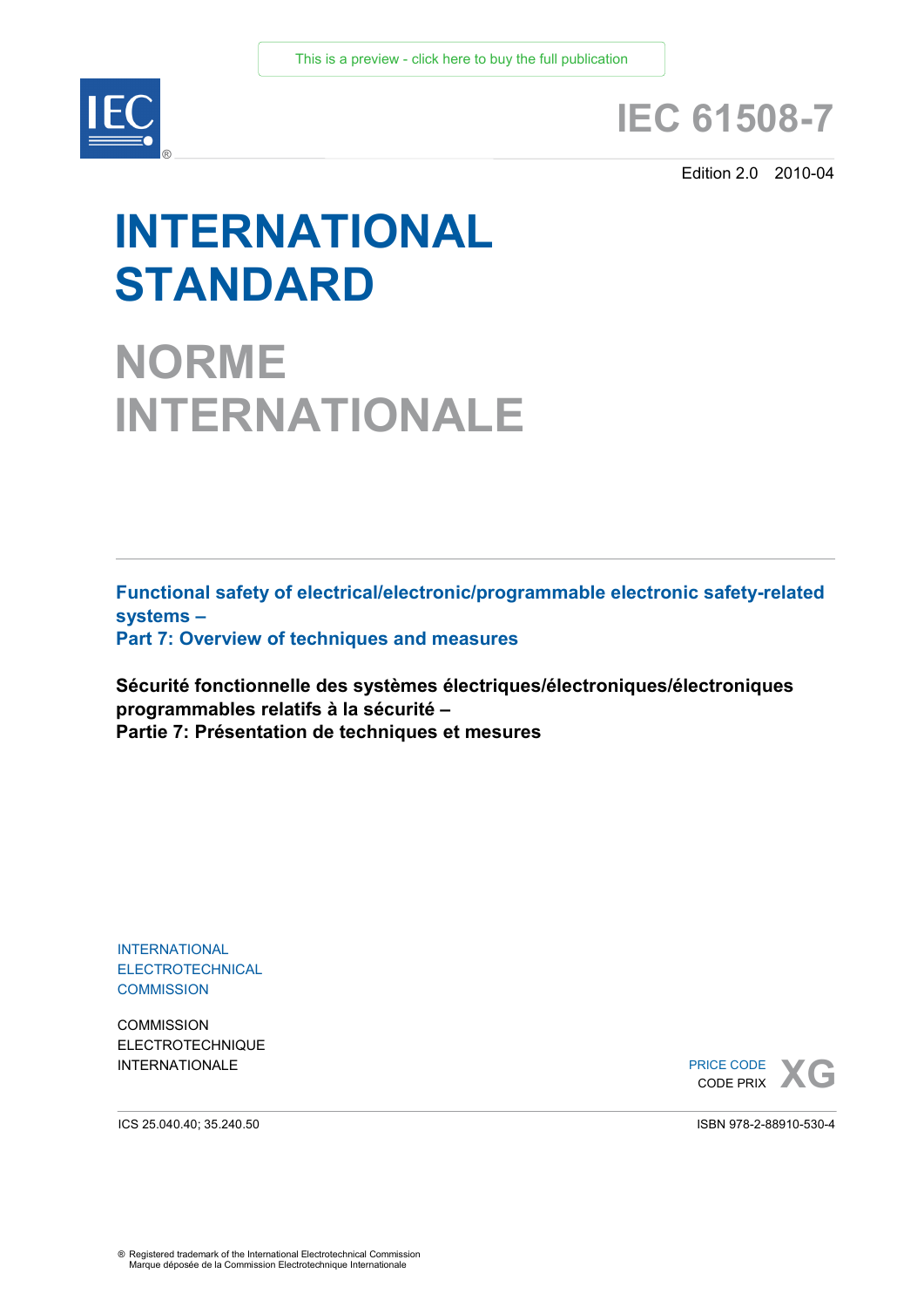# **CONTENTS**

| 1 |                                                                                                                                                                      |  |
|---|----------------------------------------------------------------------------------------------------------------------------------------------------------------------|--|
| 2 |                                                                                                                                                                      |  |
| 3 |                                                                                                                                                                      |  |
|   | Annex A (informative) Overview of techniques and measures for E/E/PE safety-related                                                                                  |  |
|   | Annex B (informative) Overview of techniques and measures for E/E/PE safety related<br>systems: avoidance of systematic failures (see IEC 61508-2 and IEC 61508-3)27 |  |
|   | Annex C (informative) Overview of techniques and measures for achieving software                                                                                     |  |
|   | Annex D (informative) A probabilistic approach to determining software safety integrity                                                                              |  |
|   | Annex E (informative) Overview of techniques and measures for design of ASICs  112                                                                                   |  |
|   | Annex F (informative) Definitions of properties of software lifecycle phases 126                                                                                     |  |
|   | Annex G (informative) Guidance for the development of safety-related object oriented                                                                                 |  |
|   |                                                                                                                                                                      |  |
|   |                                                                                                                                                                      |  |
|   |                                                                                                                                                                      |  |
|   |                                                                                                                                                                      |  |
|   |                                                                                                                                                                      |  |
|   |                                                                                                                                                                      |  |
|   | Table D.1 - Necessary history for confidence to safety integrity levels  107                                                                                         |  |
|   | Table D.2 - Probabilities of failure for low demand mode of operation  108                                                                                           |  |
|   |                                                                                                                                                                      |  |
|   | Table D.4 - Probabilities of failure for high demand or continuous mode of operation  110                                                                            |  |
|   |                                                                                                                                                                      |  |
|   |                                                                                                                                                                      |  |
|   | Table F.2 - Software design and development: software architecture design  127                                                                                       |  |
|   | Table F.3 - Software design and development: support tools and programming                                                                                           |  |
|   |                                                                                                                                                                      |  |
|   | Table F.5 - Software design and development: software module testing and integration 129                                                                             |  |
|   | Table F.6 - Programmable electronics integration (hardware and software) 129                                                                                         |  |
|   |                                                                                                                                                                      |  |
|   |                                                                                                                                                                      |  |
|   |                                                                                                                                                                      |  |
|   |                                                                                                                                                                      |  |
|   |                                                                                                                                                                      |  |
|   |                                                                                                                                                                      |  |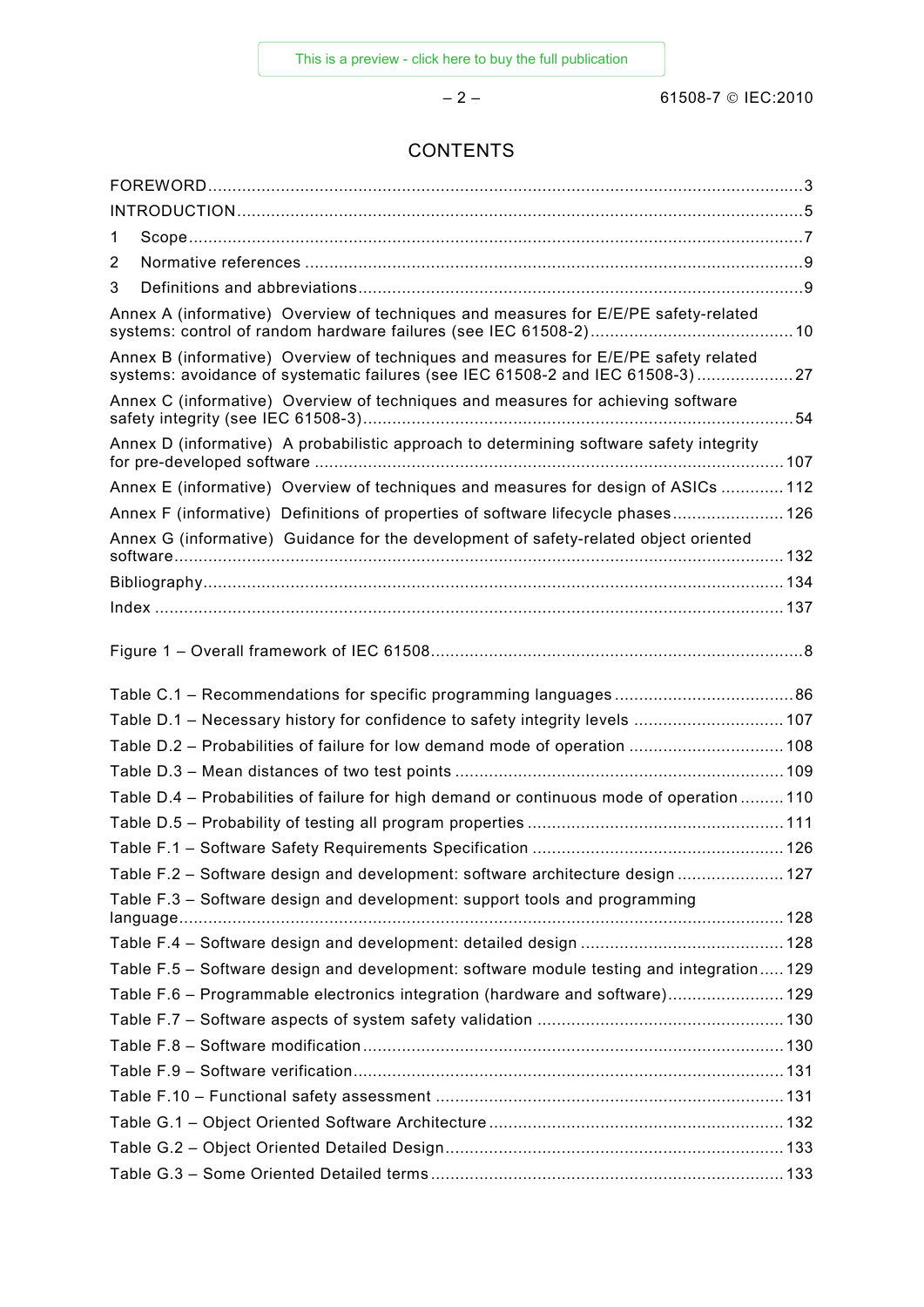<span id="page-2-0"></span>61508-7 © IFC:2010 – 3 –

# INTERNATIONAL ELECTROTECHNICAL COMMISSION  $\frac{1}{2}$  ,  $\frac{1}{2}$  ,  $\frac{1}{2}$  ,  $\frac{1}{2}$  ,  $\frac{1}{2}$  ,  $\frac{1}{2}$

# **FUNCTIONAL SAFETY OF ELECTRICAL/ELECTRONIC/ PROGRAMMABLE ELECTRONIC SAFETY-RELATED SYSTEMS –**

### **Part 7: Overview of techniques and measures**

## FOREWORD

- 1) The International Electrotechnical Commission (IEC) is a worldwide organization for standardization comprising all national electrotechnical committees (IEC National Committees). The object of IEC is to promote international co-operation on all questions concerning standardization in the electrical and electronic fields. To this end and in addition to other activities, IEC publishes International Standards, Technical Specifications, Technical Reports, Publicly Available Specifications (PAS) and Guides (hereafter referred to as "IEC Publication(s)"). Their preparation is entrusted to technical committees; any IEC National Committee interested in the subject dealt with may participate in this preparatory work. International, governmental and nongovernmental organizations liaising with the IEC also participate in this preparation. IEC collaborates closely with the International Organization for Standardization (ISO) in accordance with conditions determined by agreement between the two organizations.
- 2) The formal decisions or agreements of IEC on technical matters express, as nearly as possible, an international consensus of opinion on the relevant subjects since each technical committee has representation from all interested IEC National Committees.
- 3) IEC Publications have the form of recommendations for international use and are accepted by IEC National Committees in that sense. While all reasonable efforts are made to ensure that the technical content of IEC Publications is accurate, IEC cannot be held responsible for the way in which they are used or for any misinterpretation by any end user.
- 4) In order to promote international uniformity, IEC National Committees undertake to apply IEC Publications transparently to the maximum extent possible in their national and regional publications. Any divergence between any IEC Publication and the corresponding national or regional publication shall be clearly indicated in the latter.
- 5) IEC itself does not provide any attestation of conformity. Independent certification bodies provide conformity assessment services and, in some areas, access to IEC marks of conformity. IEC is not responsible for any services carried out by independent certification bodies.
- 6) All users should ensure that they have the latest edition of this publication.
- 7) No liability shall attach to IEC or its directors, employees, servants or agents including individual experts and members of its technical committees and IEC National Committees for any personal injury, property damage or other damage of any nature whatsoever, whether direct or indirect, or for costs (including legal fees) and expenses arising out of the publication, use of, or reliance upon, this IEC Publication or any other IEC Publications.
- 8) Attention is drawn to the Normative references cited in this publication. Use of the referenced publications is indispensable for the correct application of this publication.
- 9) Attention is drawn to the possibility that some of the elements of this IEC Publication may be the subject of patent rights. IEC shall not be held responsible for identifying any or all such patent rights.

International Standard IEC 61508-7 has been prepared by subcommittee 65A: System aspects, of IEC technical committee 65: Industrial-process measurement, control and automation.

This second edition cancels and replaces the first edition published in 2000. This edition constitutes a technical revision.

This edition has been subject to a thorough review and incorporates many comments received at the various revision stages.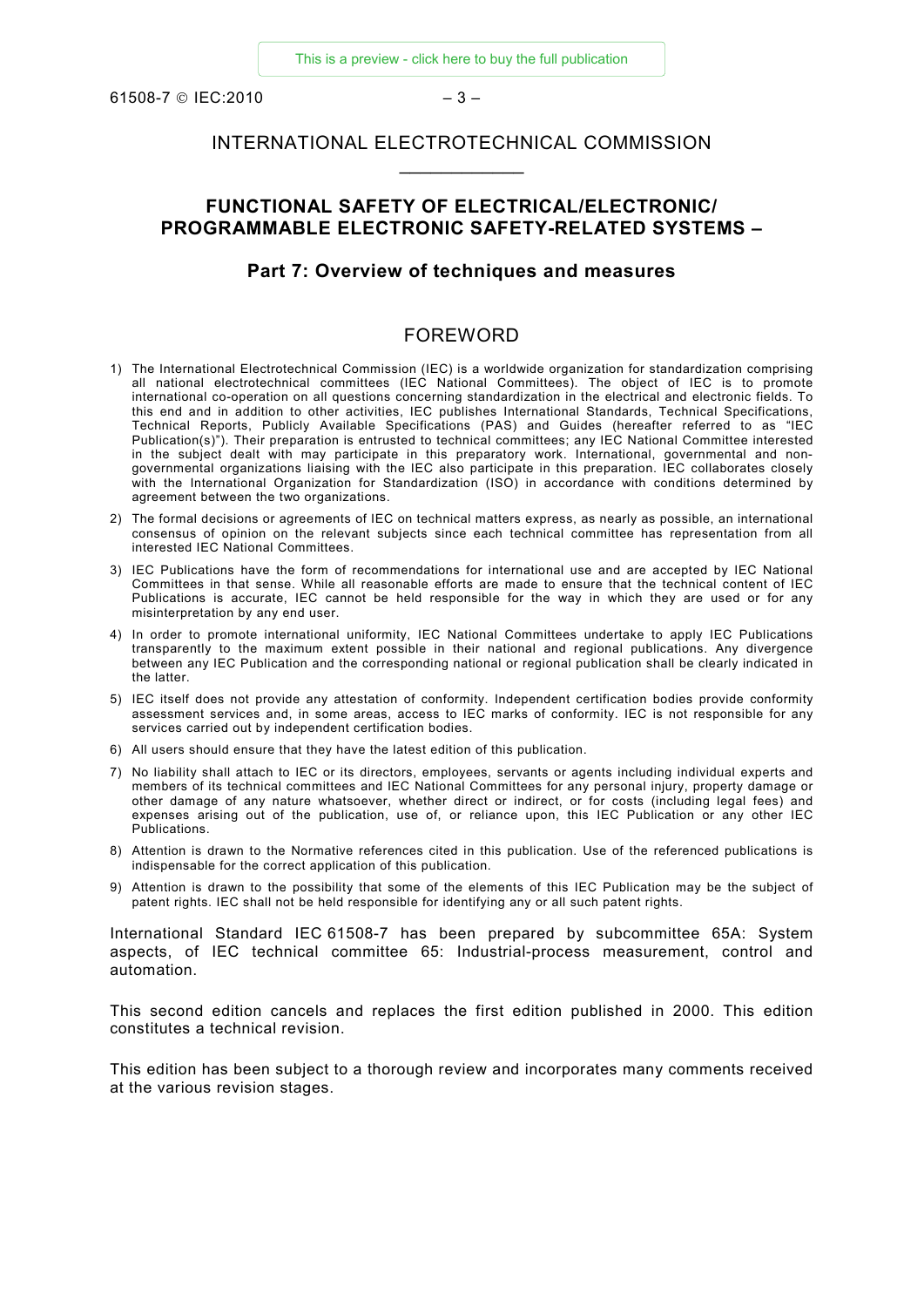$-4 - 61508 - 7 \circ \text{IEC:}2010$ 

The text of this standard is based on the following documents:

| <b>FDIS</b>  | Report on voting |
|--------------|------------------|
| 65A/554/FDIS | 65A/578/RVD      |

Full information on the voting for the approval of this standard can be found in the report on voting indicated in the above table.

This publication has been drafted in accordance with the ISO/IEC Directives, Part 2.

A list of all parts of the IEC 61508 series, published under the general title *Functional safety of electrical / electronic / programmable electronic safety-related systems*, can be found on the IEC website.

The committee has decided that the contents of this publication will remain unchanged until the stability date indicated on the IEC web site under "http://webstore.iec.ch" in the data related to the specific publication. At this date, the publication will be

- reconfirmed,
- withdrawn,
- replaced by a revised edition, or
- amended.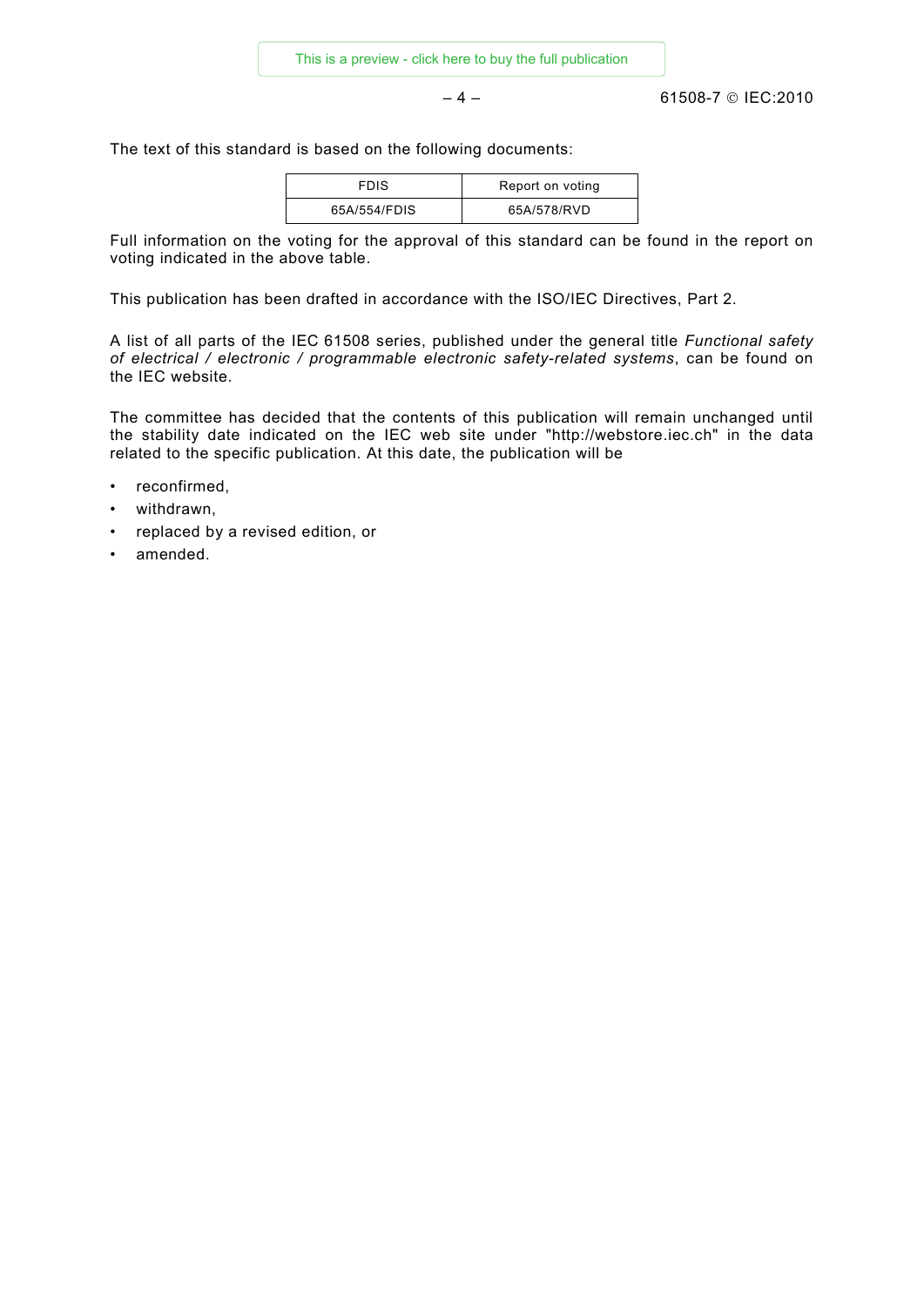<span id="page-4-0"></span>61508-7 © IFC:2010 – 5 –

# INTRODUCTION

Systems comprised of electrical and/or electronic elements have been used for many years to perform safety functions in most application sectors. Computer-based systems (generically referred to as programmable electronic systems) are being used in all application sectors to perform non-safety functions and, increasingly, to perform safety functions. If computer system technology is to be effectively and safely exploited, it is essential that those responsible for making decisions have sufficient guidance on the safety aspects on which to make these decisions.

This International Standard sets out a generic approach for all safety lifecycle activities for systems comprised of electrical and/or electronic and/or programmable electronic (E/E/PE) elements that are used to perform safety functions. This unified approach has been adopted in order that a rational and consistent technical policy be developed for all electrically-based safety-related systems. A major objective is to facilitate the development of product and application sector international standards based on the IEC 61508 series.

NOTE 1 Examples of product and application sector international standards based on the IEC 61508 series are given in the bibliography (see references [21], [22] and [37]).

In most situations, safety is achieved by a number of systems which rely on many technologies (for example mechanical, hydraulic, pneumatic, electrical, electronic, programmable electronic). Any safety strategy must therefore consider not only all the elements within an individual system (for example sensors, controlling devices and actuators) but also all the safety-related systems making up the total combination of safety-related systems. Therefore, while this International Standard is concerned with E/E/PE safety-related systems, it may also provide a framework within which safety-related systems based on other technologies may be considered.

It is recognized that there is a great variety of applications using E/E/PE safety-related systems in a variety of application sectors and covering a wide range of complexity, hazard and risk potentials. In any particular application, the required safety measures will be dependent on many factors specific to the application. This International Standard, by being generic, will enable such measures to be formulated in future product and application sector international standards and in revisions of those that already exist.

This International Standard

- considers all relevant overall, E/E/PE system and software safety lifecycle phases (for example, from initial concept, through design, implementation, operation and maintenance to decommissioning) when E/E/PE systems are used to perform safety functions;
- has been conceived with a rapidly developing technology in mind; the framework is sufficiently robust and comprehensive to cater for future developments;
- enables product and application sector international standards, dealing with E/E/PE safety-related systems, to be developed; the development of product and application sector international standards, within the framework of this standard, should lead to a high level of consistency (for example, of underlying principles, terminology etc.) both within application sectors and across application sectors; this will have both safety and economic benefits;
- provides a method for the development of the safety requirements specification necessary to achieve the required functional safety for E/E/PE safety-related systems;
- adopts a risk-based approach by which the safety integrity requirements can be determined;
- introduces safety integrity levels for specifying the target level of safety integrity for the safety functions to be implemented by the E/E/PE safety-related systems;

NOTE 2 The standard does not specify the safety integrity level requirements for any safety function, nor does it mandate how the safety integrity level is determined. Instead it provides a risk-based conceptual framework and example techniques.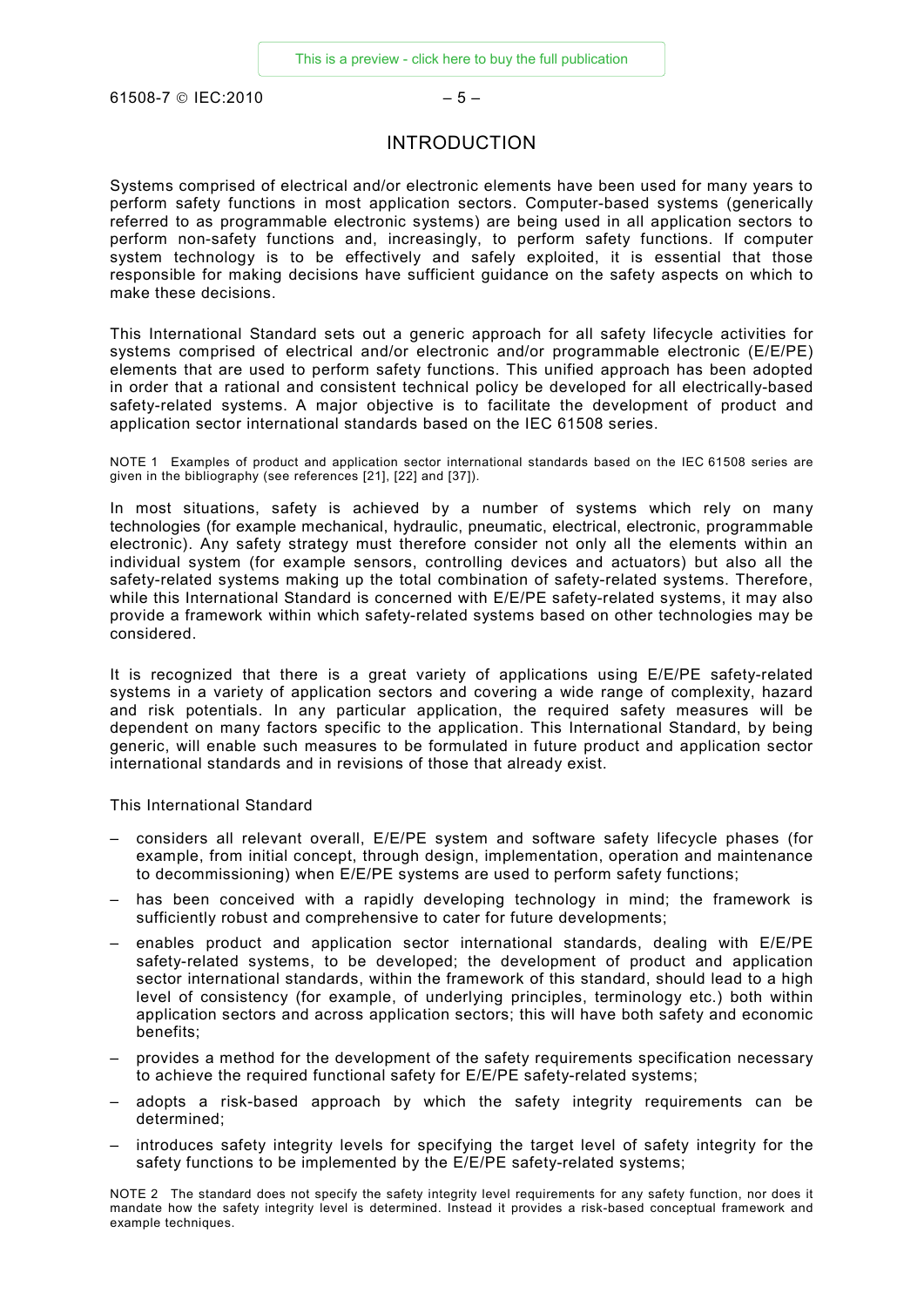- sets target failure measures for safety functions carried out by E/E/PE safety-related systems, which are linked to the safety integrity levels;
- sets a lower limit on the target failure measures for a safety function carried out by a single E/E/PE safety-related system. For E/E/PE safety-related systems operating in
	- a low demand mode of operation, the lower limit is set at an average probability of a dangerous failure on demand of 10–5;
	- a high demand or a continuous mode of operation, the lower limit is set at an average frequency of a dangerous failure of  $10^{-9}$  [h<sup>-1</sup>];
- NOTE 3 A single E/E/PE safety-related system does not necessarily mean a single-channel architecture.

NOTE 4 It may be possible to achieve designs of safety-related systems with lower values for the target safety integrity for non-complex systems, but these limits are considered to represent what can be achieved for relatively complex systems (for example programmable electronic safety-related systems) at the present time.

- sets requirements for the avoidance and control of systematic faults, which are based on experience and judgement from practical experience gained in industry. Even though the probability of occurrence of systematic failures cannot in general be quantified the standard does, however, allow a claim to be made, for a specified safety function, that the target failure measure associated with the safety function can be considered to be achieved if all the requirements in the standard have been met;
- introduces systematic capability which applies to an element with respect to its confidence that the systematic safety integrity meets the requirements of the specified safety integrity level;
- adopts a broad range of principles, techniques and measures to achieve functional safety for E/E/PE safety-related systems, but does not explicitly use the concept of fail safe. However**,** the concepts of "fail safe" and "inherently safe" principles may be applicable and adoption of such concepts is acceptable providing the requirements of the relevant clauses in the standard are met.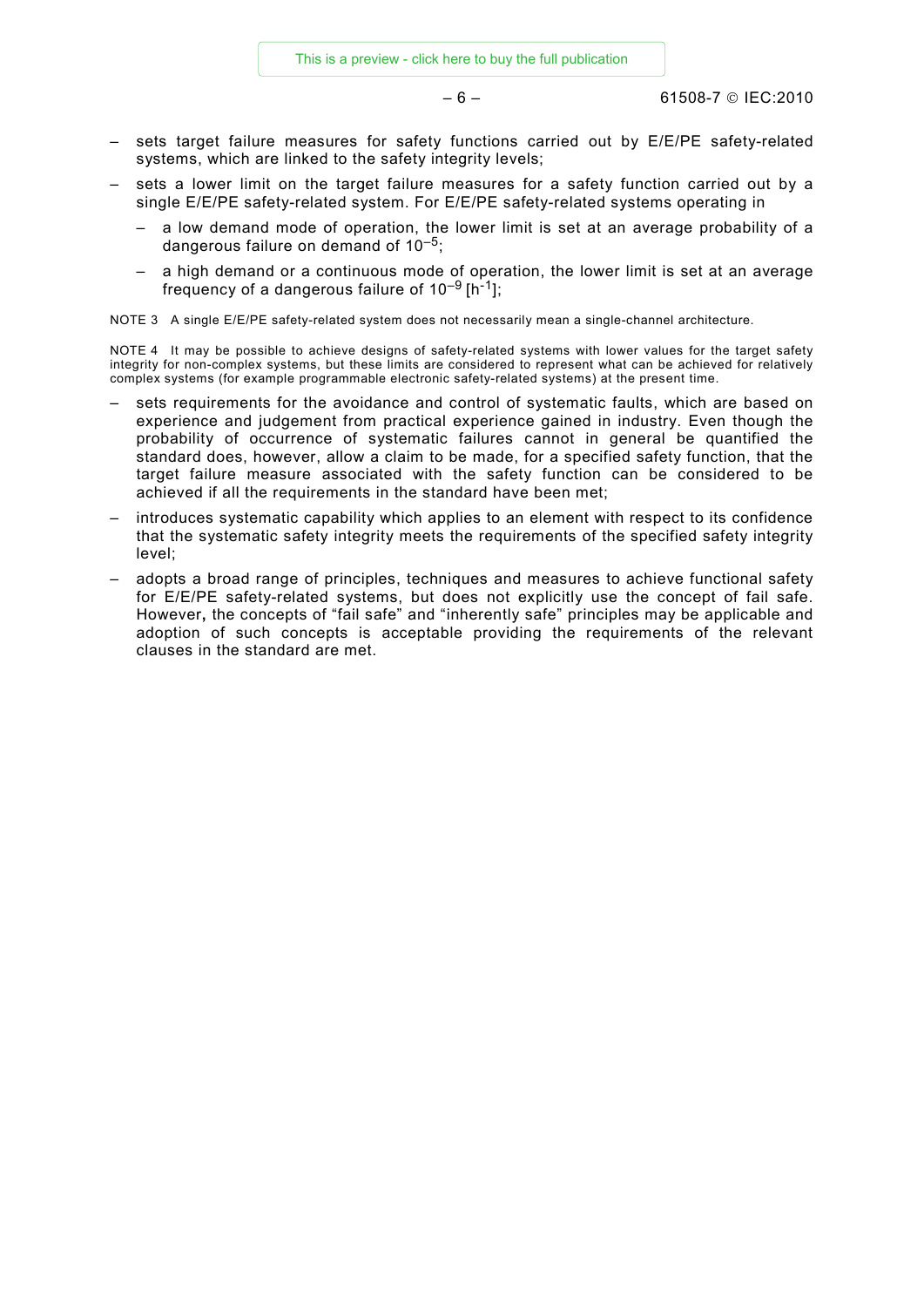<span id="page-6-0"></span> $61508 - 7$  © IFC: 2010 – 7 –

# **FUNCTIONAL SAFETY OF ELECTRICAL/ELECTRONIC/ PROGRAMMABLE ELECTRONIC SAFETY-RELATED SYSTEMS –**

# **Part 7: Overview of techniques and measures**

### **1 Scope**

**1.1** This part of IEC 61508 contains an overview of various safety techniques and measures relevant to IEC 61508-2 and IEC 61508-3.

The references should be considered as basic references to methods and tools or as examples, and may not represent the state of the art.

**1.2** IEC 61508-1, IEC 61598-2, IEC 61508-3 and IEC 61508-4 are basic safety publications, although this status does not apply in the context of low complexity E/E/PE safety-related systems (see 3.4.3 of IEC 61508-4). As basic safety publications, they are intended for use by technical committees in the preparation of standards in accordance with the principles contained in IEC Guide 104 and ISO/IEC Guide 51. IEC 61508-1, IEC 61508-2, IEC 61508-3 and IEC 61508-4 are also intended for use as stand-alone publications. The horizontal safety function of this international standard does not apply to medical equipment in compliance with the IEC 60601 series.

**1.3** One of the responsibilities of a technical committee is, wherever applicable, to make use of basic safety publications in the preparation of its publications. In this context, the requirements, test methods or test conditions of this basic safety publication will not apply unless specifically referred to or included in the publications prepared by those technical committees.

**1.4** Figure 1 shows the overall framework for parts 1 to 7 of IEC 61508 and indicates the role that IEC 61508-7 plays in the achievement of functional safety for E/E/PE safety-related systems.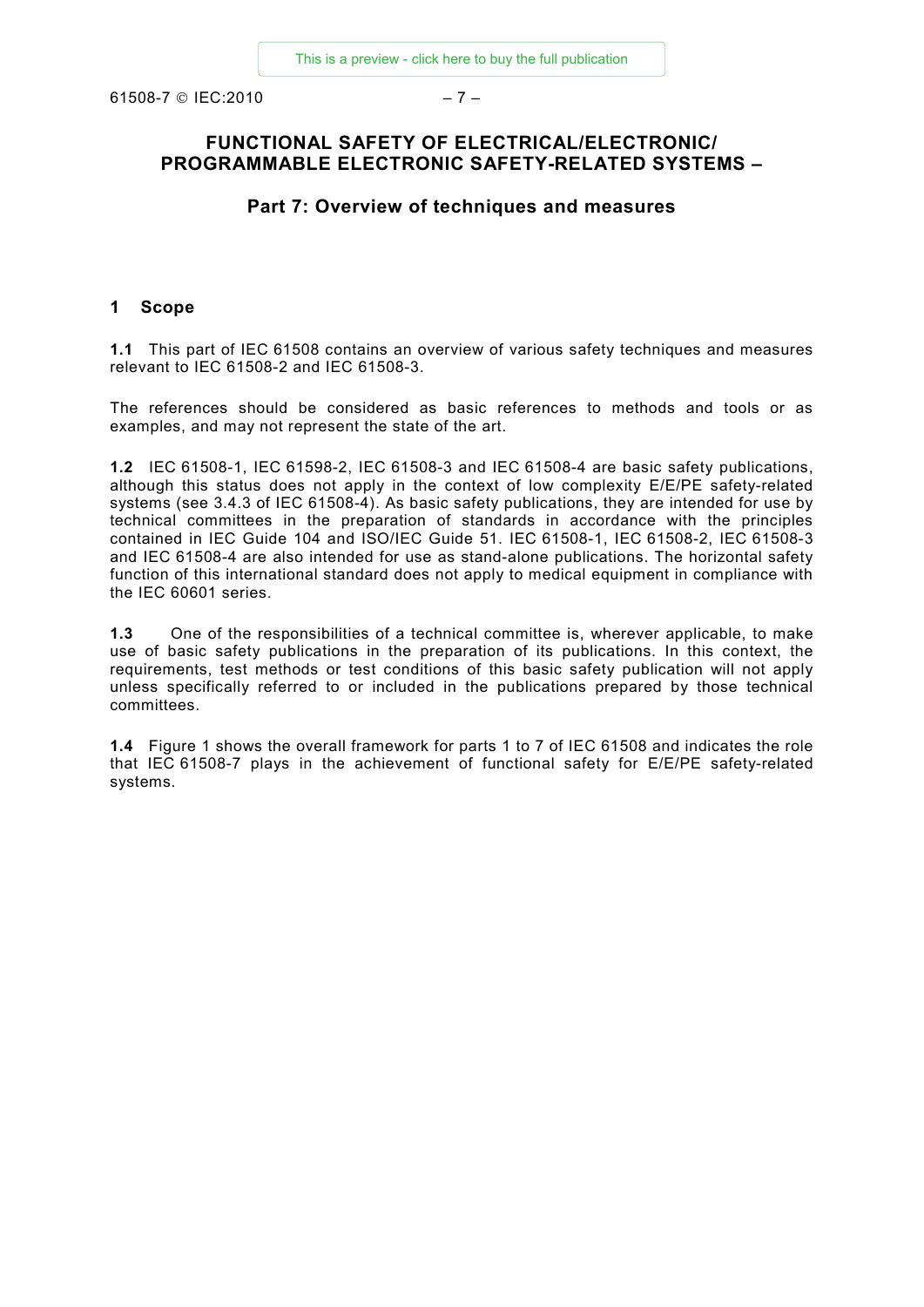[This is a preview - click here to buy the full publication](https://webstore.iec.ch/publication/5521&preview=1)

<span id="page-7-0"></span>

**Figure 1 – Overall framework of IEC 61508**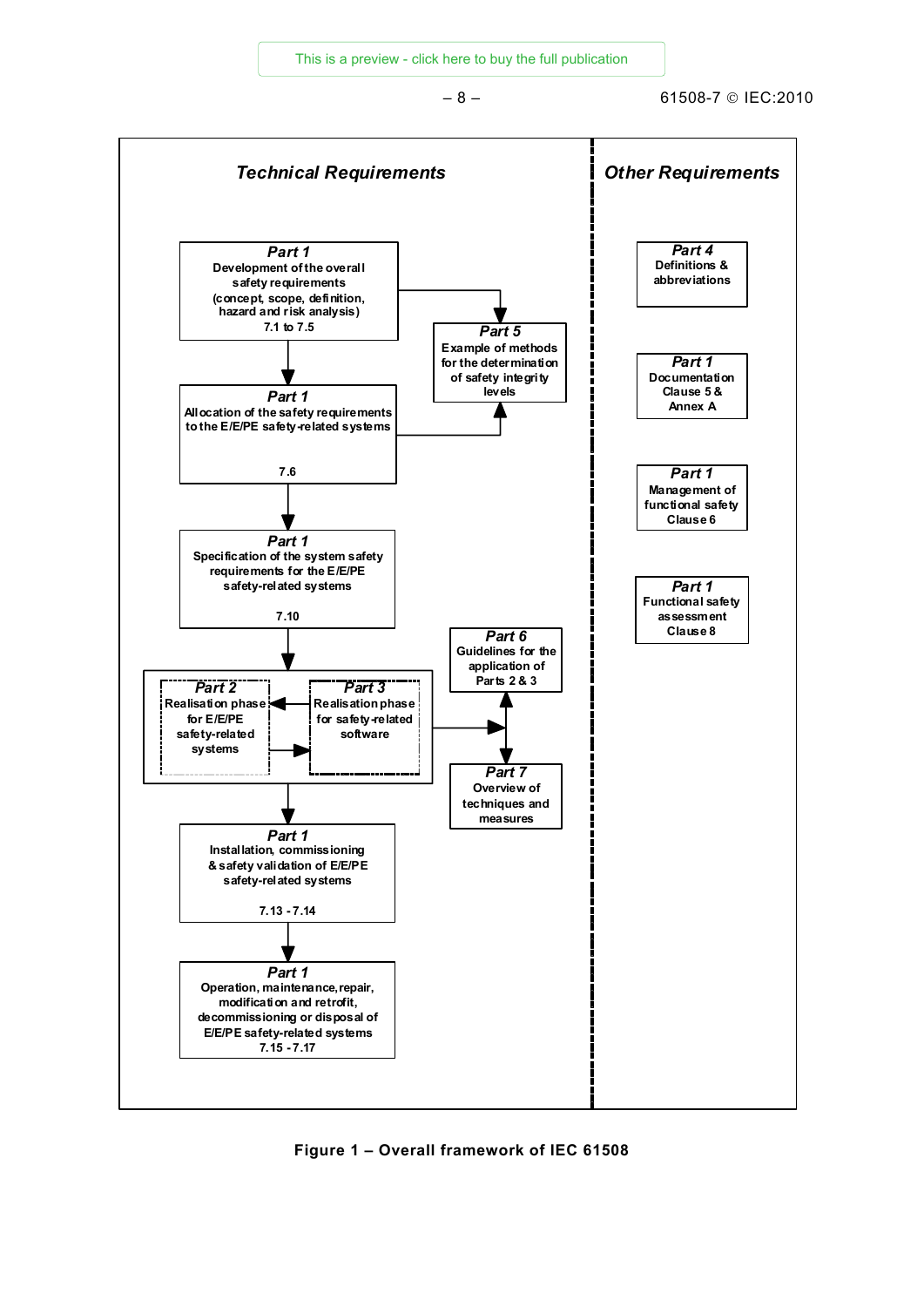<span id="page-8-0"></span>61508-7 © IEC:2010  $-9-$ 

# **2 Normative references**

The following referenced documents are indispensable for the application of this document. For dated references, only the edition cited applies. For undated references, the latest edition of the referenced document (including any amendments) applies.

IEC 61508-4:2010 *Functional safety of electrical/electronic/programmable electronic safetyrelated systems – Part 4: Definitions and abbreviations*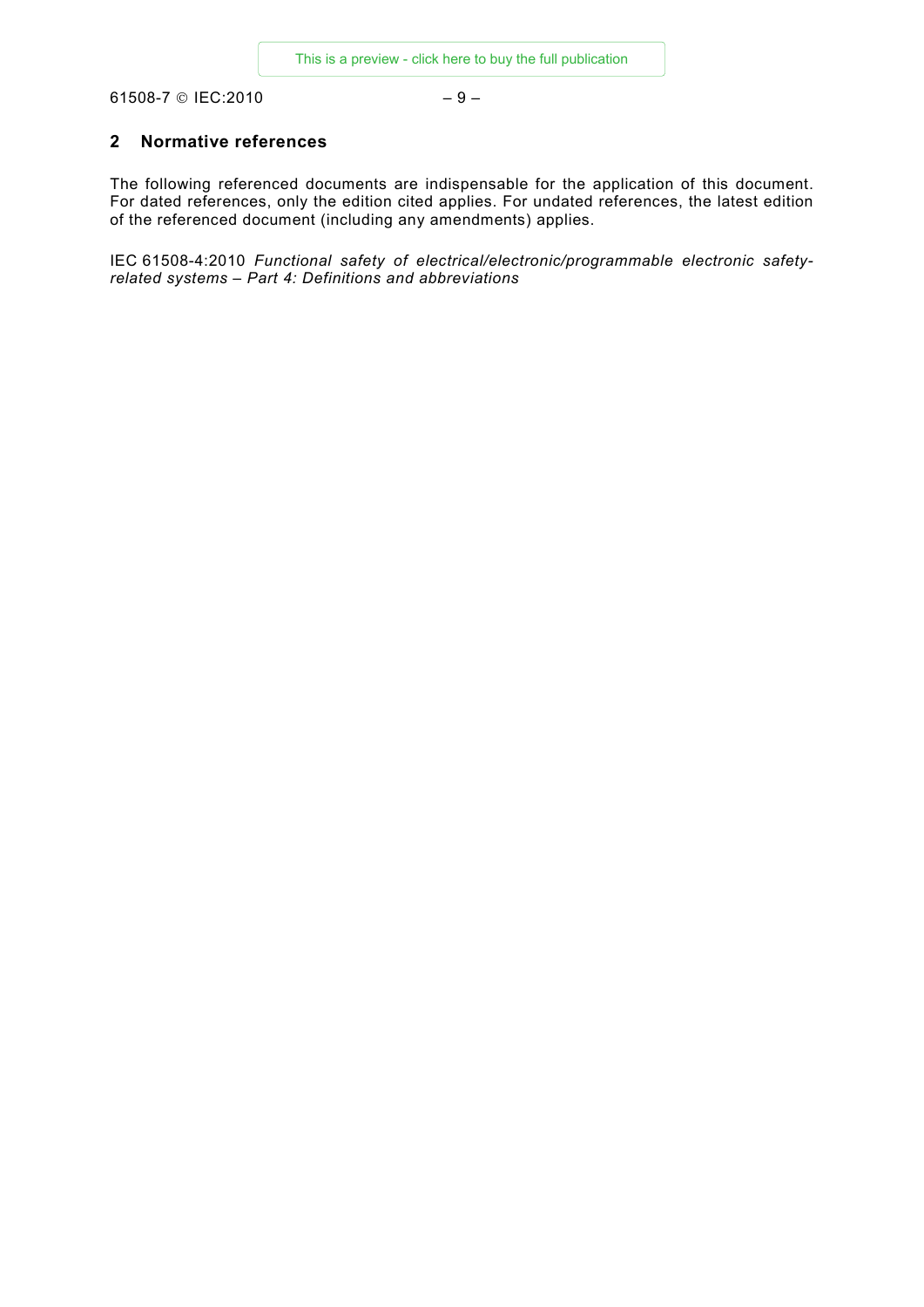# SOMMAIRE

| 1 |                                                                                                                                                                          |  |
|---|--------------------------------------------------------------------------------------------------------------------------------------------------------------------------|--|
| 2 |                                                                                                                                                                          |  |
| 3 |                                                                                                                                                                          |  |
|   | Annexe A (informative) Présentation de techniques et mesures pour les systèmes<br>E/E/PE relatifs à la sécurité - maîtrise des défaillances aléatoires du matériel (voir |  |
|   | Annexe B (informative) Présentation de techniques et mesures pour les systèmes<br>E/E/PE relatifs à la sécurité - prévention des défaillances systématiques (voir la     |  |
|   | Annexe C (informative) Présentation de techniques et mesures pour l'obtention de                                                                                         |  |
|   | Annexe D (informative) Une approche probabiliste pour déterminer l'intégrité de                                                                                          |  |
|   | Annexe E (informative) Présentation de techniques et mesures pour la conception des                                                                                      |  |
|   | Annexe F (informative) Définitions des propriétés des phases du cycle de vie du                                                                                          |  |
|   | Annexe G (informative) Indications pour le développement d'un logiciel orienté objets                                                                                    |  |
|   |                                                                                                                                                                          |  |
|   |                                                                                                                                                                          |  |
|   |                                                                                                                                                                          |  |
|   |                                                                                                                                                                          |  |
|   | Tableau C.1 - Recommandations applicables aux langages de programmation                                                                                                  |  |
|   | Tableau D.1 - Historique nécessaire pour assurer des niveaux d'intégrité de sécurité  260                                                                                |  |
|   | Tableau D.2 - Probabilités de défaillance en mode de fonctionnement à faible                                                                                             |  |
|   |                                                                                                                                                                          |  |
|   | Tableau D.4 - Probabilités de défaillance en mode de fonctionnement à sollicitation                                                                                      |  |
|   | Tableau D.5 - Probabilité d'essai de toutes les propriétés du programme263                                                                                               |  |
|   |                                                                                                                                                                          |  |
|   | Tableau F.2 – Conception et développement du logiciel : conception d'architecture du                                                                                     |  |
|   | Tableau F.3 - Conception et développement du logiciel : outils de support et langage                                                                                     |  |
|   | Tableau F.4 - Conception et développement du logiciel : conception détaillée282                                                                                          |  |
|   | Tableau F.5 – Conception et développement du logiciel : essai de module logiciel et                                                                                      |  |
|   | Tableau F.6 - Intégration de l'électronique programmable (matériel et logiciel) 283                                                                                      |  |
|   |                                                                                                                                                                          |  |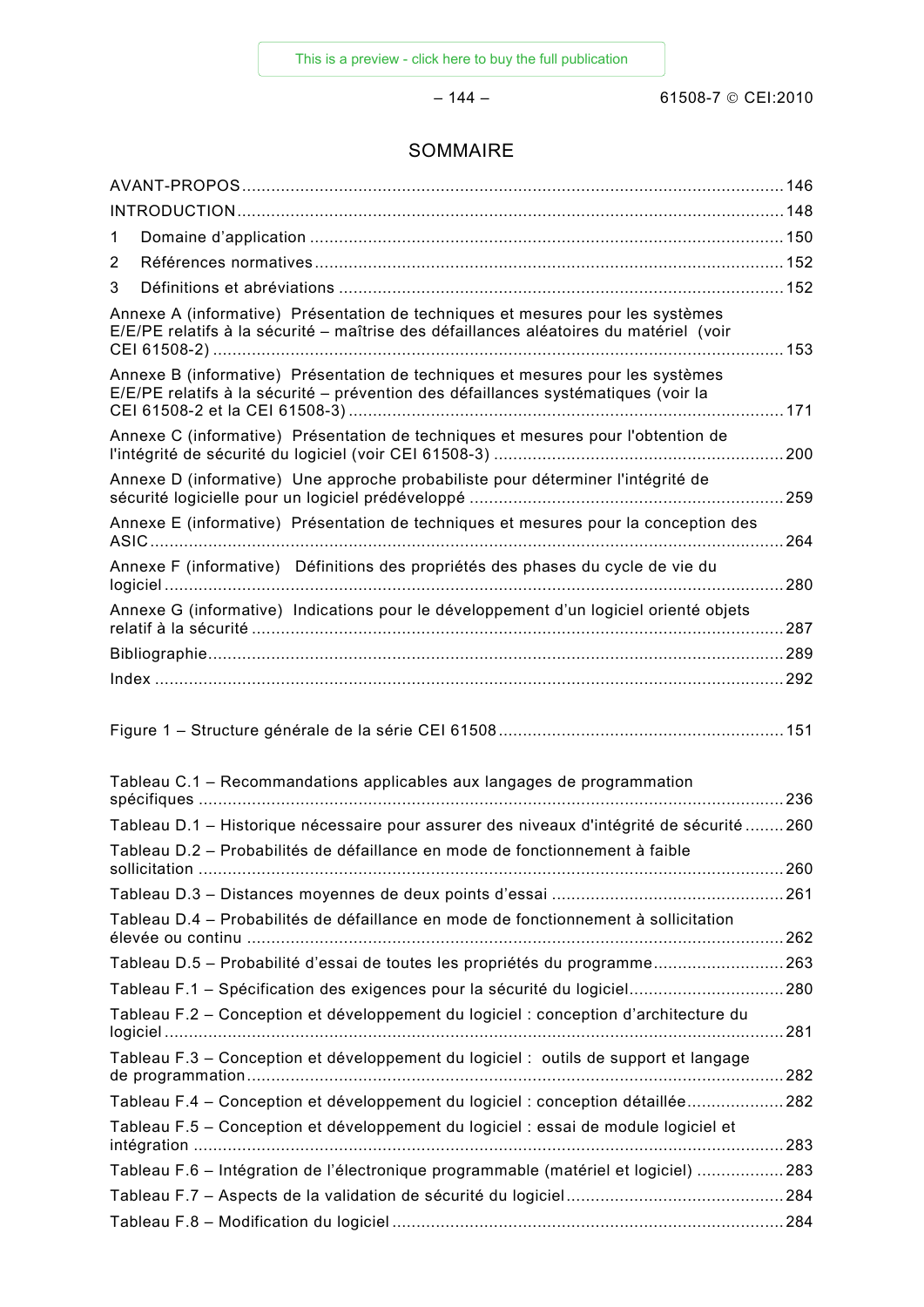61508-7 © CEI:2010 – 145 –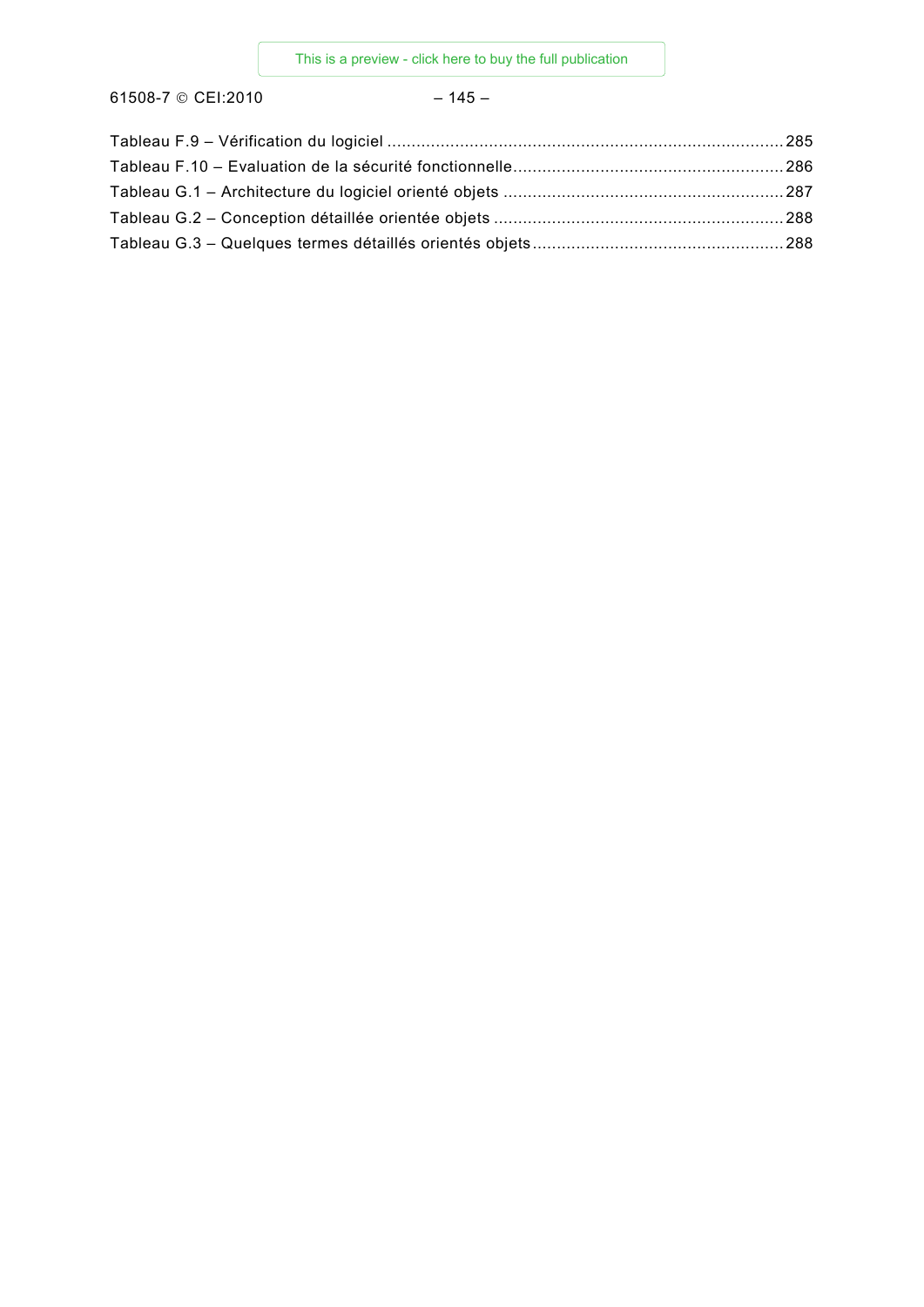[This is a preview - click here to buy the full publication](https://webstore.iec.ch/publication/5521&preview=1)

– 146 – 61508-7 © CEI:2010

# <span id="page-11-0"></span>COMMISSION ÉLECTROTECHNIQUE INTERNATIONALE  $\frac{1}{2}$  ,  $\frac{1}{2}$  ,  $\frac{1}{2}$  ,  $\frac{1}{2}$  ,  $\frac{1}{2}$  ,  $\frac{1}{2}$

# **SÉCURITÉ FONCTIONNELLE DES SYSTÈMES ÉLECTRIQUES/ÉLECTRONIQUES/ÉLECTRONIQUES PROGRAMMABLES RELATIFS À LA SÉCURITÉ –**

## **Partie 7: Présentation de techniques et mesures**

# AVANT-PROPOS

- 1) La Commission Electrotechnique Internationale (CEI) est une organisation mondiale de normalisation composée de l'ensemble des comités électrotechniques nationaux (Comités nationaux de la CEI). La CEI a pour objet de favoriser la coopération internationale pour toutes les questions de normalisation dans les domaines de l'électricité et de l'électronique. A cet effet, la CEI – entre autres activités – publie des Normes internationales, des Spécifications techniques, des Rapports techniques, des Spécifications accessibles au public (PAS) et des Guides (ci-après dénommés "Publication(s) de la CEI"). Leur élaboration est confiée à des comités d'études, aux travaux desquels tout Comité national intéressé par le sujet traité peut participer. Les organisations internationales, gouvernementales et non gouvernementales, en liaison avec la CEI, participent également aux travaux. La CEI collabore étroitement avec l'Organisation Internationale de Normalisation (ISO), selon des conditions fixées par accord entre les deux organisations.
- 2) Les décisions ou accords officiels de la CEI concernant les questions techniques représentent, dans la mesure du possible, un accord international sur les sujets étudiés, étant donné que les Comités nationaux de la CEI intéressés sont représentés dans chaque comité d'études.
- 3) Les Publications de la CEI se présentent sous la forme de recommandations internationales et sont agréées comme telles par les Comités nationaux de la CEI. Tous les efforts raisonnables sont entrepris afin que la CEI s'assure de l'exactitude du contenu technique de ses publications; la CEI ne peut pas être tenue responsable de l'éventuelle mauvaise utilisation ou interprétation qui en est faite par un quelconque utilisateur final.
- 4) Dans le but d'encourager l'uniformité internationale, les Comités nationaux de la CEI s'engagent, dans toute la mesure possible, à appliquer de façon transparente les Publications de la CEI dans leurs publications nationales et régionales. Toutes divergences entre toutes Publications de la CEI et toutes publications nationales ou régionales correspondantes doivent être indiquées en termes clairs dans ces dernières.
- 5) La CEI elle-même ne fournit aucune attestation de conformité. Des organismes de certification indépendants fournissent des services d'évaluation de conformité et, dans certains secteurs, accèdent aux marques de conformité de la CEI. La CEI n'est responsable d'aucun des services effectués par les organismes de certification indépendants.
- 6) Tous les utilisateurs doivent s'assurer qu'ils sont en possession de la dernière édition de cette publication.
- 7) Aucune responsabilité ne doit être imputée à la CEI, à ses administrateurs, employés, auxiliaires ou mandataires, y compris ses experts particuliers et les membres de ses comités d'études et des Comités nationaux de la CEI, pour tout préjudice causé en cas de dommages corporels et matériels, ou de tout autre dommage de quelque nature que ce soit, directe ou indirecte, ou pour supporter les coûts (y compris les frais de justice) et les dépenses découlant de la publication ou de l'utilisation de cette Publication de la CEI ou de toute autre Publication de la CEI, ou au crédit qui lui est accordé.
- 8) L'attention est attirée sur les références normatives citées dans cette publication. L'utilisation de publications référencées est obligatoire pour une application correcte de la présente publication.
- 9) L'attention est attirée sur le fait que certains des éléments de la présente Publication de la CEI peuvent faire l'objet de droits de propriété intellectuelle ou de droits analogues. La CEI ne saurait être tenue pour responsable de ne pas avoir identifié de tels droits de propriété et de ne pas avoir signalé leur existence.

La norme internationale CEI 61508-7 a été établie par le sous-comité 65A: Aspects systèmes, du comité d'études 65 de la CEI: Mesure, commande et automation dans les processus industriels.

Cette deuxième édition annule et remplace la première édition publiée en 2000 dont elle constitue une révision technique.

La présente édition a fait l'objet d'une révision approfondie et intègre de nombreux commentaires reçus lors des différentes phases de révision.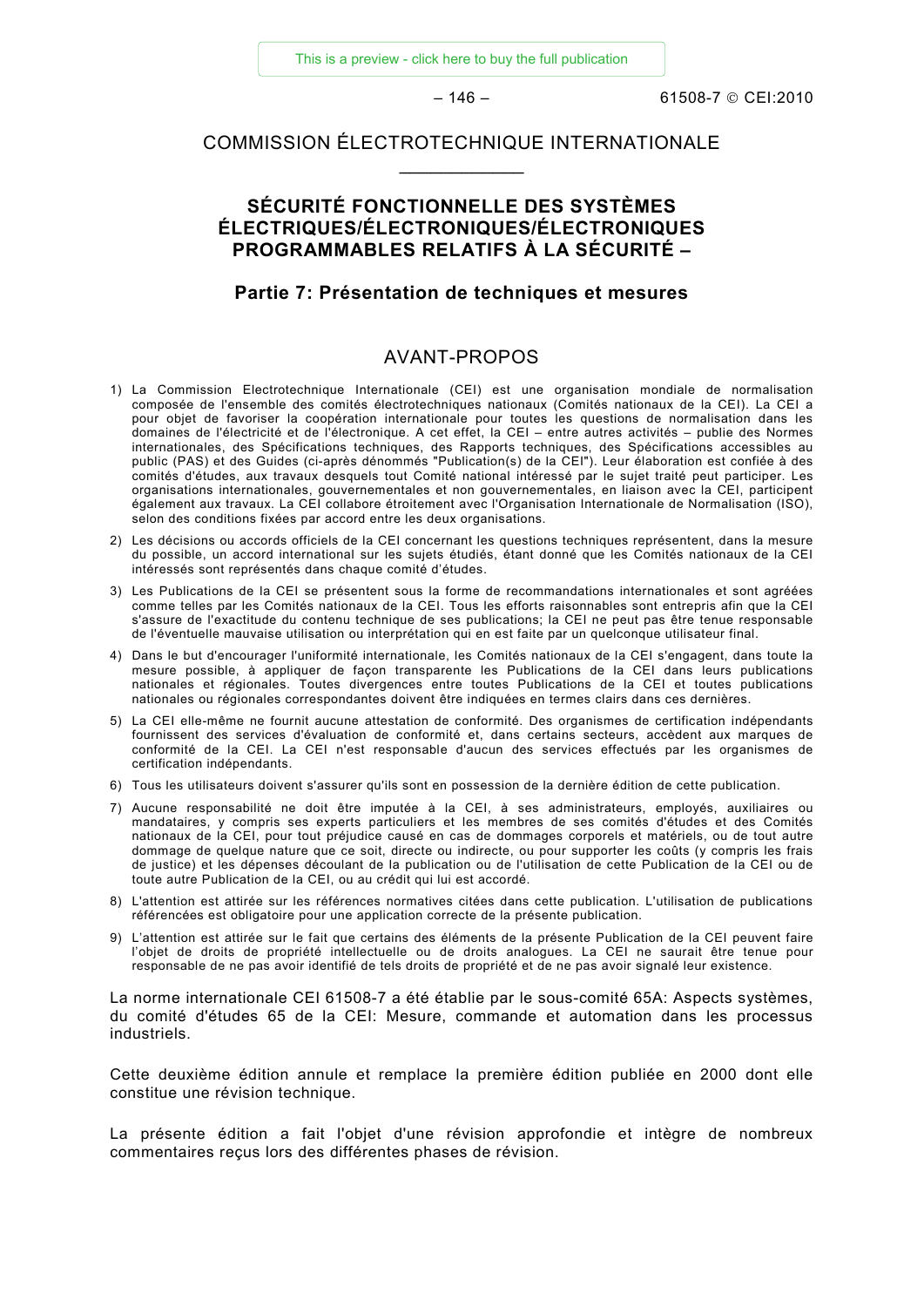61508-7 © CEI:2010 – 147 –

Le texte de cette norme est issu des documents suivants:

| <b>FDIS</b>  | Rapport de vote |
|--------------|-----------------|
| 65A/554/FDIS | 65A/578/RVD     |

Le rapport de vote indiqué dans le tableau ci-dessus donne toute information sur le vote ayant abouti à l'approbation de cette norme.

Cette publication a été rédigée selon les Directives ISO/CEI, Partie 2.

Une liste de toutes les parties de la série CEI 61508, présentées sous le titre général *Sécurité fonctionnelle des systèmes électriques / électroniques / électroniques programmables relatifs à la sécurité*, peut être consultée sur le site web de la CEI.

Le comité a décidé que le contenu de cette publication ne sera pas modifié avant la date de stabilité indiquée sur le site web de la CEI sous "http://webstore.iec.ch" dans les données relatives à la publication recherchée. A cette date, la publication sera

- reconduite,
- supprimée,
- remplacée par une édition révisée, ou
- amendée.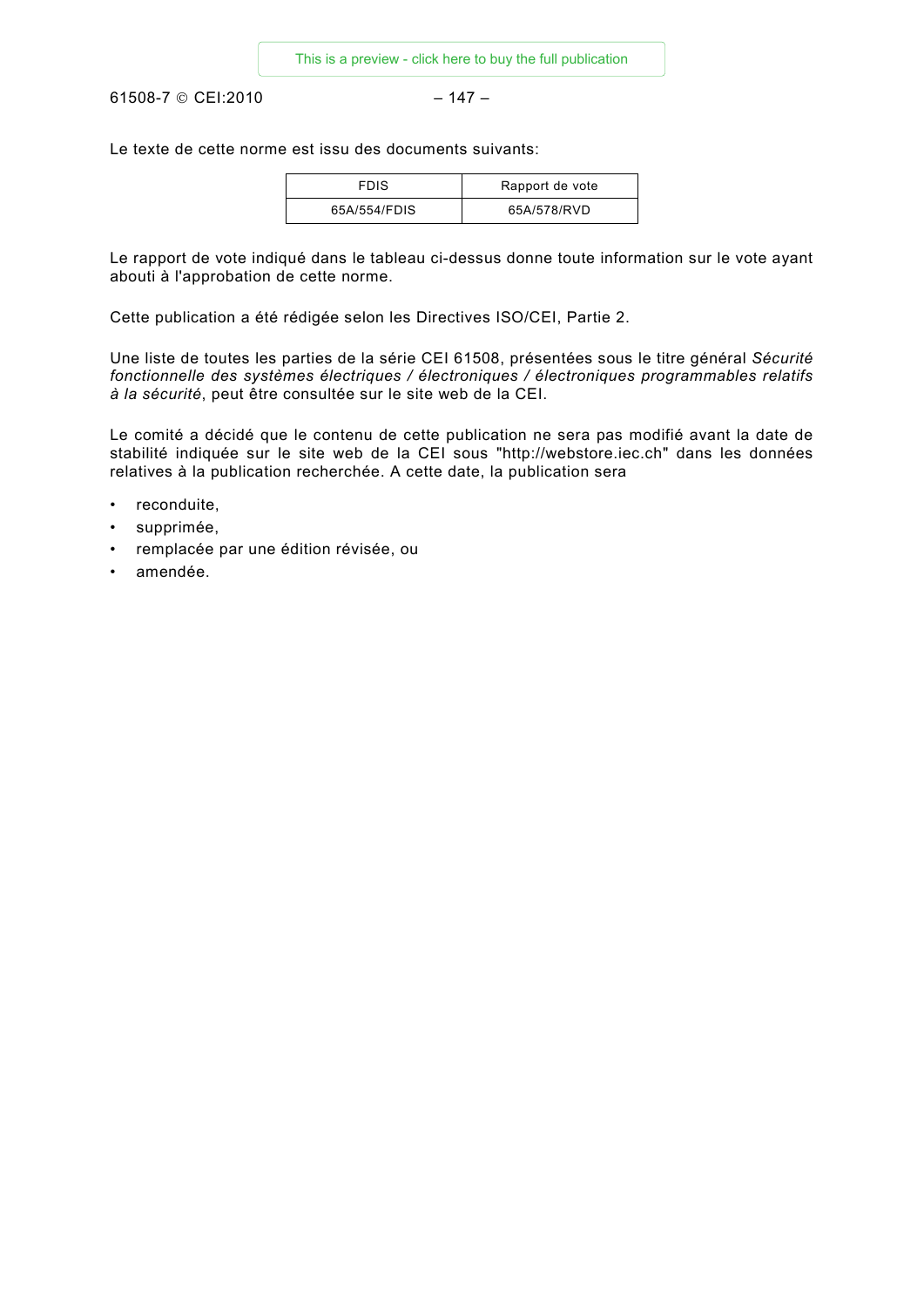– 148 – 61508-7 © CEI:2010

# INTRODUCTION

<span id="page-13-0"></span>Les systèmes comprenant des composants électriques et/ou électroniques sont utilisés depuis de nombreuses années pour exécuter des fonctions relatives à la sécurité dans la plupart des secteurs d'application. Des systèmes à base d'informatique (dénommés de manière générique systèmes électroniques programmables) sont utilisés dans tous les secteurs d'application pour exécuter des fonctions non relatives à la sécurité, mais aussi de plus en plus souvent relatives à la sécurité. Si l'on veut exploiter efficacement et en toute sécurité la technologie des systèmes informatiques, il est indispensable de fournir à tous les responsables suffisamment d'éléments relatifs à la sécurité pour les guider dans leurs prises de décisions.

La présente Norme internationale présente une approche générique de toutes les activités liées au cycle de vie de sécurité de systèmes électriques et/ou électroniques et/ou électroniques programmables (E/E/PE) qui sont utilisés pour réaliser des fonctions de sécurité. Cette approche unifiée a été adoptée afin de développer une politique technique rationnelle et cohérente concernant tous les systèmes électriques relatifs à la sécurité. Un objectif principal de cette approche est de faciliter le développement de normes internationales de produit et d'application sectorielle basées sur la série CEI 61508.

NOTE 1 Des exemples de normes internationales de produit et d'application sectorielle basées sur la série CEI 61508 sont donnés dans la Bibliographie (voir références [21], [22] et [37]).

Dans la plupart des cas, la sécurité est obtenue par un certain nombre de systèmes fondés sur diverses technologies (par exemple mécanique, hydraulique, pneumatique, électrique, électronique, électronique programmable). En conséquence, toute stratégie de sécurité doit non seulement prendre en compte tous les éléments d'un système individuel (par exemple, les capteurs, les appareils de commande et les actionneurs), mais également prendre en considération tous les systèmes relatifs à la sécurité comme des éléments individuels d'un ensemble complexe. Par conséquent, la présente Norme internationale, bien que traitant des systèmes E/E/PE relatifs à la sécurité, peut aussi fournir un cadre de sécurité susceptible de concerner les systèmes relatifs à la sécurité basés sur d'autres technologies.

Il est admis qu'il existe une grande variété d'applications utilisant des systèmes E/E/PE relatifs à la sécurité dans un grand nombre de secteurs, et couvrant un large éventail de complexité et de potentiel de dangers et de risques. Pour chaque application particulière, les mesures de sécurité requises dépendent de nombreux facteurs propres à l'application. La présente Norme internationale, de par son caractère général, rend désormais possible la prescription de ces mesures dans les futures normes internationales de produit et d'application sectorielle, ainsi que dans les révisions des normes déjà existantes.

La présente Norme internationale

- concerne toutes les phases appropriées du cycle de vie de sécurité global des systèmes E/E/PE et du logiciel (par exemple, depuis le concept initial, en passant par la conception, l'installation, l'exploitation et la maintenance, jusqu'à la mise hors service) lorsque les systèmes E/E/PE permettent d'exécuter des fonctions de sécurité,
- a été élaborée dans le souci de la prise en compte de l'évolution rapide des technologies; le cadre fourni par la présente Norme internationale est suffisamment solide et étendu pour pourvoir aux évolutions futures,
- permet l'élaboration de normes internationales de produit et d'application sectorielle concernant les systèmes E/E/PE relatifs à la sécurité; il convient que l'élaboration de normes internationales de produit et d'application sectorielle dans le cadre de la présente norme, permette d'atteindre un haut niveau de cohérence (par exemple, pour ce qui est des principes sous-jacents, de la terminologie, etc.) à la fois au sein de chaque secteur d'application, et d'un secteur à l'autre. La conséquence en sera une amélioration en termes de sécurité et de gains économiques,
- fournit une méthode de définition d'une spécification des exigences de sécurité nécessaire pour obtenir la sécurité fonctionnelle requise des systèmes E/E/PE relatifs à la sécurité,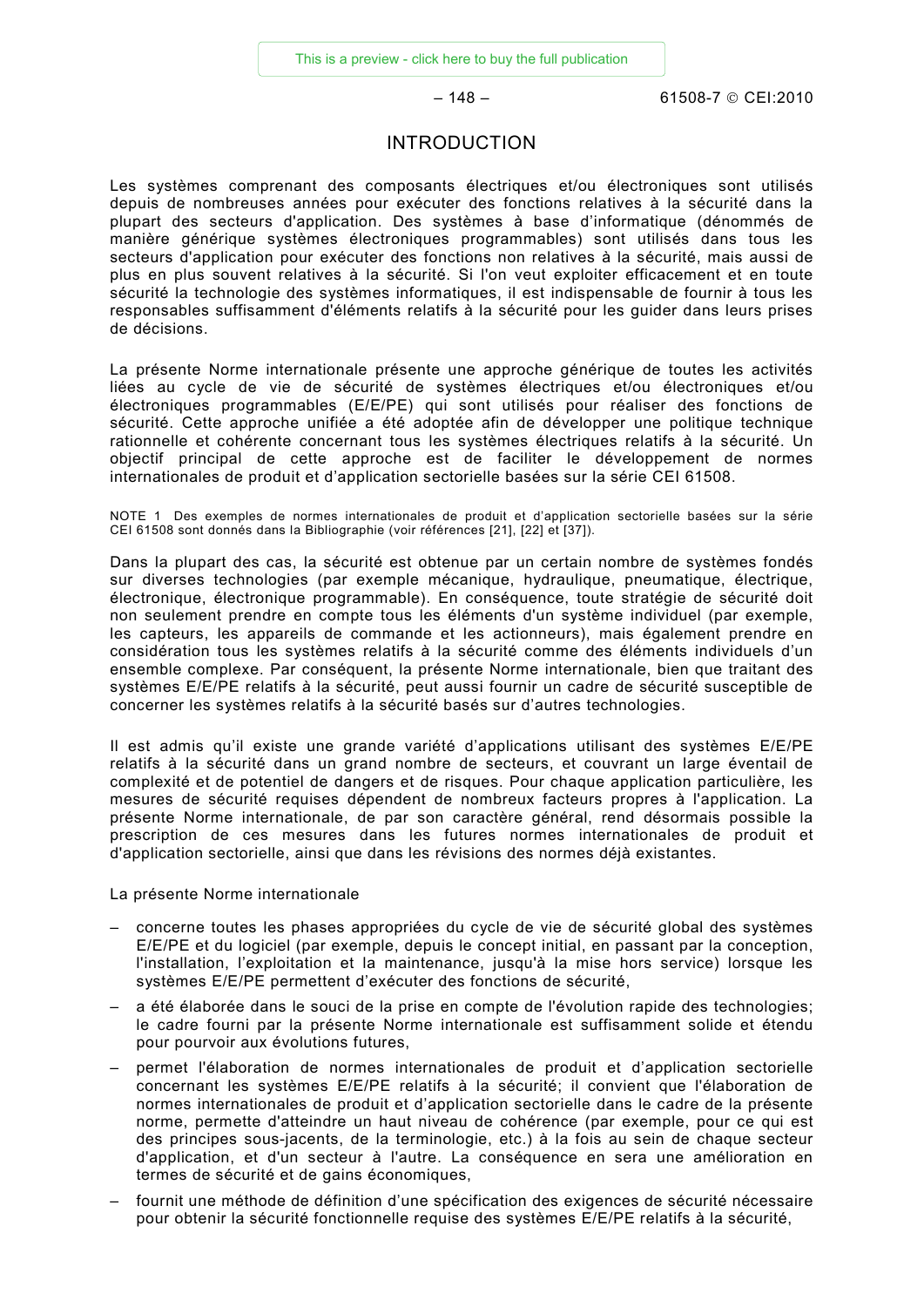$61508 - 7 \circ \text{CE}$ 1:2010 – 149 –

- adopte une approche basée sur les risques qui permet de déterminer les exigences en matière d'intégrité de sécurité,
- introduit les niveaux d'intégrité de sécurité pour la spécification du niveau cible d'intégrité de sécurité des fonctions de sécurité devant être réalisées par les systèmes E/E/PE relatifs à la sécurité,

NOTE 2 La norme ne spécifie aucune exigence de niveau d'intégrité de sécurité pour aucune fonction de sécurité, ni comment le niveau d'intégrité de sécurité est déterminé. Elle fournit en revanche un cadre conceptuel basé sur les risques, ainsi que des exemples de méthodes.

- fixe des objectifs chiffrés de défaillance pour les fonctions de sécurité exécutées par les systèmes E/E/PE relatifs à la sécurité, qui sont en rapport avec les niveaux d'intégrité de sécurité,
	- en mode de fonctionnement à faible sollicitation, la limite inférieure est fixée pour une probabilité moyenne de défaillance dangereuse de  $10^{-5}$  en cas de sollicitation,
	- en mode de fonctionnement continu ou à sollicitation élevée, la limite inférieure est fixée à une fréquence movenne de défaillance dangereuse de 10<sup>-9</sup> [h<sup>-1</sup>].

NOTE 3 Un système E/E/PE relatif à la sécurité unique n'implique pas nécessairement une architecture à un seul canal.

NOTE 4 Il peut être possible de concevoir des systèmes relatifs à la sécurité ayant des valeurs plus basses pour l'intégrité de sécurité cible dans le cas de systèmes non complexes. Il est toutefois considéré que ces limites représentent ce qui peut être réalisé à l'heure actuelle pour des systèmes relativement complexes (par exemple des systèmes électroniques programmables relatifs à la sécurité).

- établit des exigences fondées sur l'expérience et le jugement acquis dans le domaine des applications industrielles afin d'éviter des anomalies systématiques ou pour les maintenir sous contrôle. Même si, en général, la probabilité d'occurrence des défaillances systématiques ne peut être quantifiée, la norme permet cependant pour une fonction de sécurité spécifique, de déclarer que l'objectif chiffré de défaillance associé à cette fonction de sécurité peut être réputé atteint si toutes les exigences de la norme sont remplies,
- introduit une capabilité systématique s'appliquant à un élément du fait qu'il permet d'assurer que l'intégrité de sécurité systématique satisfait aux exigences du niveau d'intégrité de sécurité spécifié,
- adopte une large gamme de principes, techniques et mesures pour la réalisation de la sécurité fonctionnelle des systèmes E/E/PE relatifs à la sécurité, mais n'utilise pas de manière explicite le concept de sécurité intrinsèque. Les principes de " sécurité intrinsèque " peuvent toutefois être applicables, l'adoption de ces concepts étant par ailleurs acceptable sous réserve de la satisfaction aux exigences des articles concernés de la norme.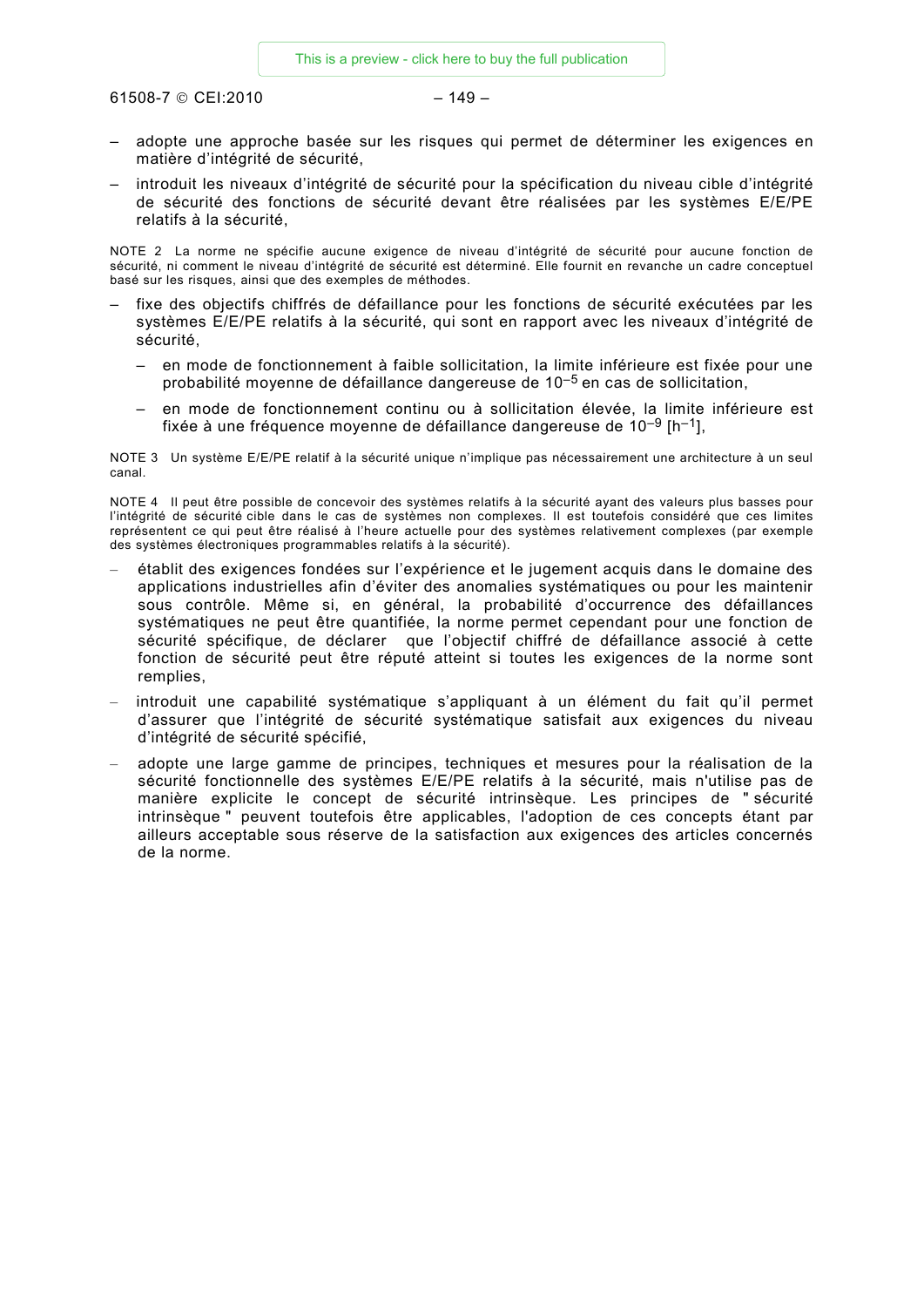– 150 – 61508-7 © CEI:2010

# <span id="page-15-0"></span>**SÉCURITÉ FONCTIONNELLE DES SYSTÈMES ÉLECTRIQUES/ÉLECTRONIQUES/ÉLECTRONIQUES PROGRAMMABLES RELATIFS À LA SÉCURITÉ –**

**Partie 7: Présentation de techniques et mesures** 

# **1 Domaine d'application**

**1.1** La présente partie de la CEI 61508 contient une présentation de différentes techniques et mesures de sécurité pertinentes pour la CEI 61508-2 et la CEI 61508-3.

Il convient que les références citées soient considérées comme des références fondamentales des méthodes et outils, ou comme des exemples; elles peuvent ne pas représenter la technologie de pointe.

**1.2** Les CEI 61508-1, CEI 61508-2, CEI 61508-3 et CEI 61508-4 sont des publications fondamentales de sécurité, bien que ce statut ne soit pas applicable dans le contexte des systèmes E/E/PE de faible complexité relatifs à la sécurité (voir 3.4.3 de la CEI 61508-4). En tant que publications fondamentales de sécurité, ces normes sont destinées à être utilisées par les comités d'études pour la préparation des normes conformément aux principes contenus dans le Guide CEI 104 et le Guide ISO/CEI 51*.* Les CEI 61508-1, CEI 61508-2, CEI 61508-3 et CEI 61508-4 sont également destinées à être utilisées comme publications autonomes. La fonction de sécurité horizontale de la présente norme internationale ne s'applique pas aux appareils médicaux conformes à la série CEI 60601.

**1.3** Une des responsabilités incombant à un comité d'études consiste, dans toute la mesure du possible, à utiliser les publications fondamentales de sécurité pour la préparation de ses publications. Dans ce contexte, les exigences, les méthodes ou les conditions d'essai de cette publication fondamentale de sécurité ne s'appliquent que si elles sont indiquées spécifiquement ou incluses dans les publications préparées par ces comités d'études.

**1.4** La Figure 1 illustre la structure générale des parties 1 à 7 de la CEI 61508 et montre le rôle que la CEI 61508-7 joue dans la réalisation de la sécurité fonctionnelle pour les systèmes E/E/PE relatifs à la sécurité.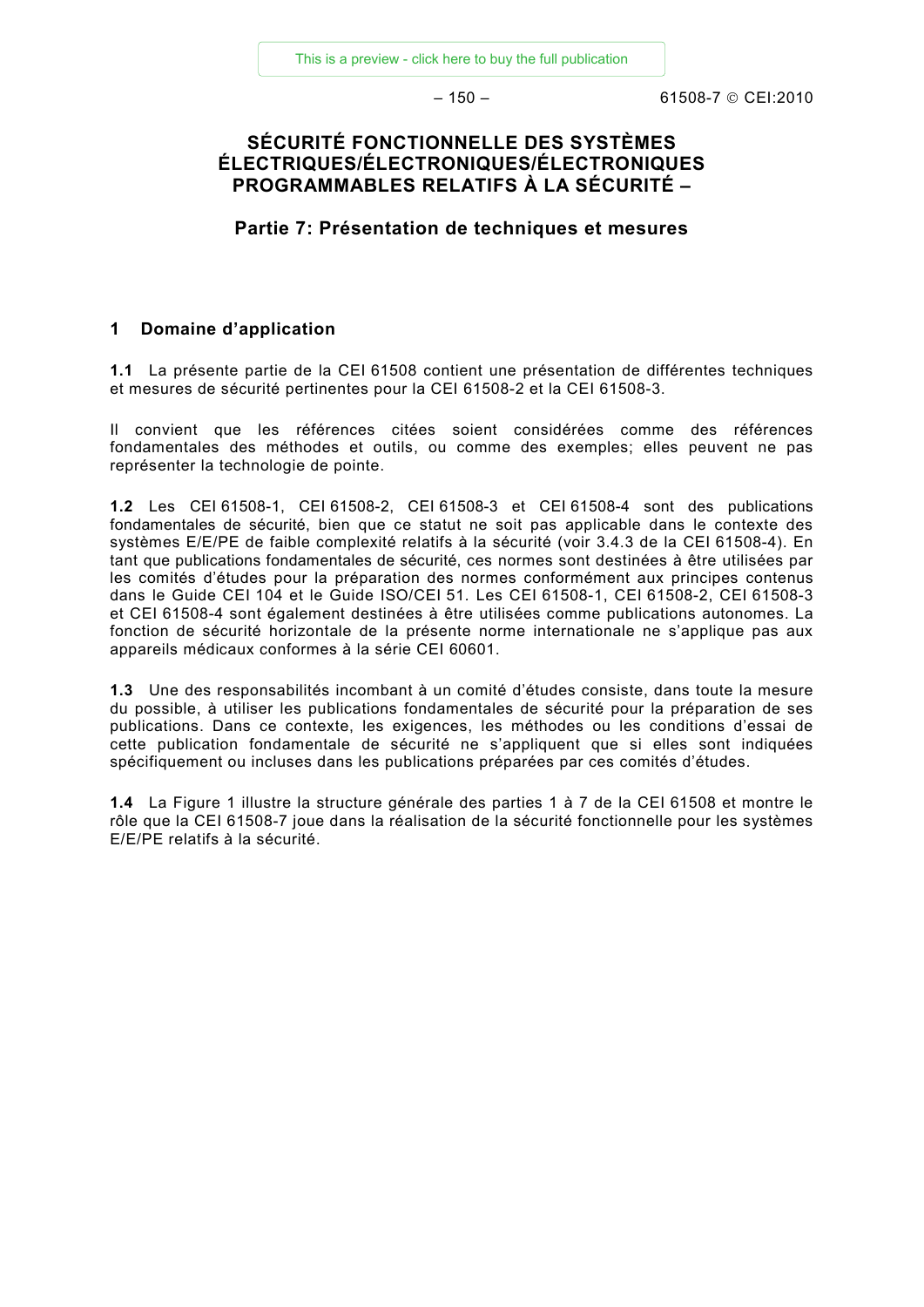61508-7 © CEI:2010 – 151 –

<span id="page-16-0"></span>

**Figure 1 – Structure générale de la série CEI 61508**